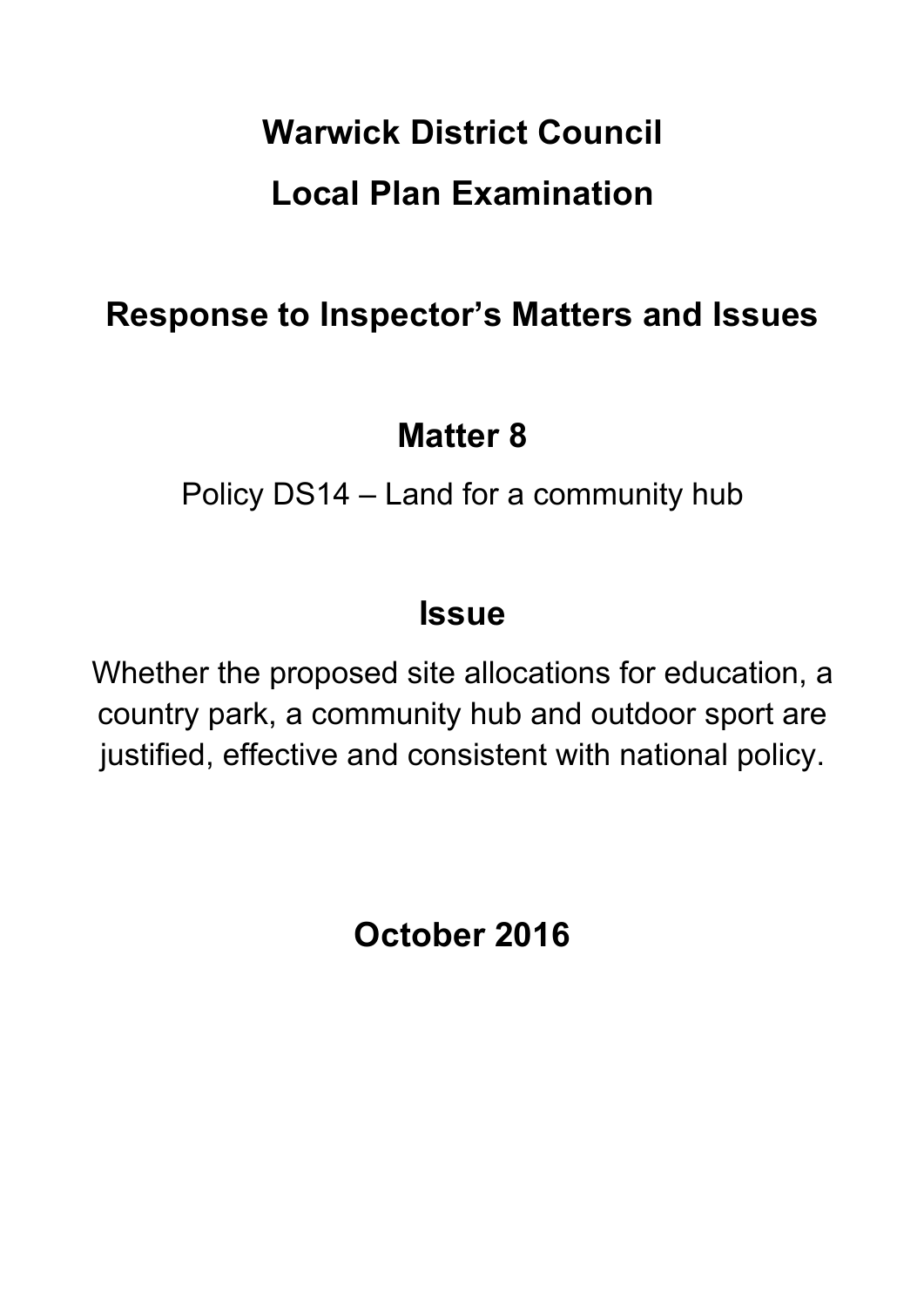## **Policy DS14 – land for a community hub**

- **1) What is the justification for the proposed allocation and the specific requirements of the policy in terms of infrastructure and services?**
- a) As part of the high level planning for the proposed allocations for the area to the south of Warwick, the District Council worked with stakeholders (including the County Council, other infrastructure providers and developers and housebuilders) to agree a comprehensive approach to the development of the area. This work identified the need for:
	- Design parameters
	- A coordinated approach to the provision of new spine roads
	- A coordinated approach to cycling and walking networks
	- The provision of land for new schools and other infrastructure
	- The provision of land for local centres and other related facilities
	- The provision of a Country Park
- b) This high level work resulted in a design parameters document being agreed as the basis for planning applications across the area.
- c) Alongside this, policies DS12, DS13 and DS14 were prepared. Policy DS14 seeks to provide certainty by identifying a specific area of land for community facilities and a community stadium, in line with the agreed high level comprehensive approach.
- d) This Policy is required for three reasons
	- i. To provide an identifiable location for the provision of a community stadium to enable the relocation of Leamington Football Club back in to the urban area. Not only is this part of the Club's strategy, it is also supported by the District Council as locating the club within the urban area enables better community use of the facilities, a stronger sense of connection between the town and the local football club and a more sustainable location for a facility that is subject to a significant number of journeys and at present is only easily accessible by private car. In addition, the land currently occupied by the Football Club has been supported by the Council as a suitable location for the provision of a gypsy and traveller site (see the Council's Matter 12 statement)
	- ii. To help address a shortfall of 3G pitch provision within the District as identified in the Playing Pitch Strategy (I05). Specifically, Action F2 of the Playing Pitch Strategy, identifies a new Community Stadium as a key priority for the District.
	- iii. To provide an identifiable location for a range of services and facilities that are required to support the new communities being established across the area to the south of Warwick, including land for a medical centre, local retail facilities and a community meeting place.
- e) The land has been included for these purposes within the approved planning application (**W/14/0967**). The Council is currently working with Leamington FC and the landowners to facilitate the relocation of the Football Club and we anticipate a further report will be taken to the Council's Executive on 30<sup>th</sup> November 2016.
- f) As a minimum, the Policy requires the provision of:
	- i. A local retail store (of no more the 500sq m)
	- ii. A community meeting place/community centre
	- iii. A community sports complex, centred on the proposed community stadium but also including a gym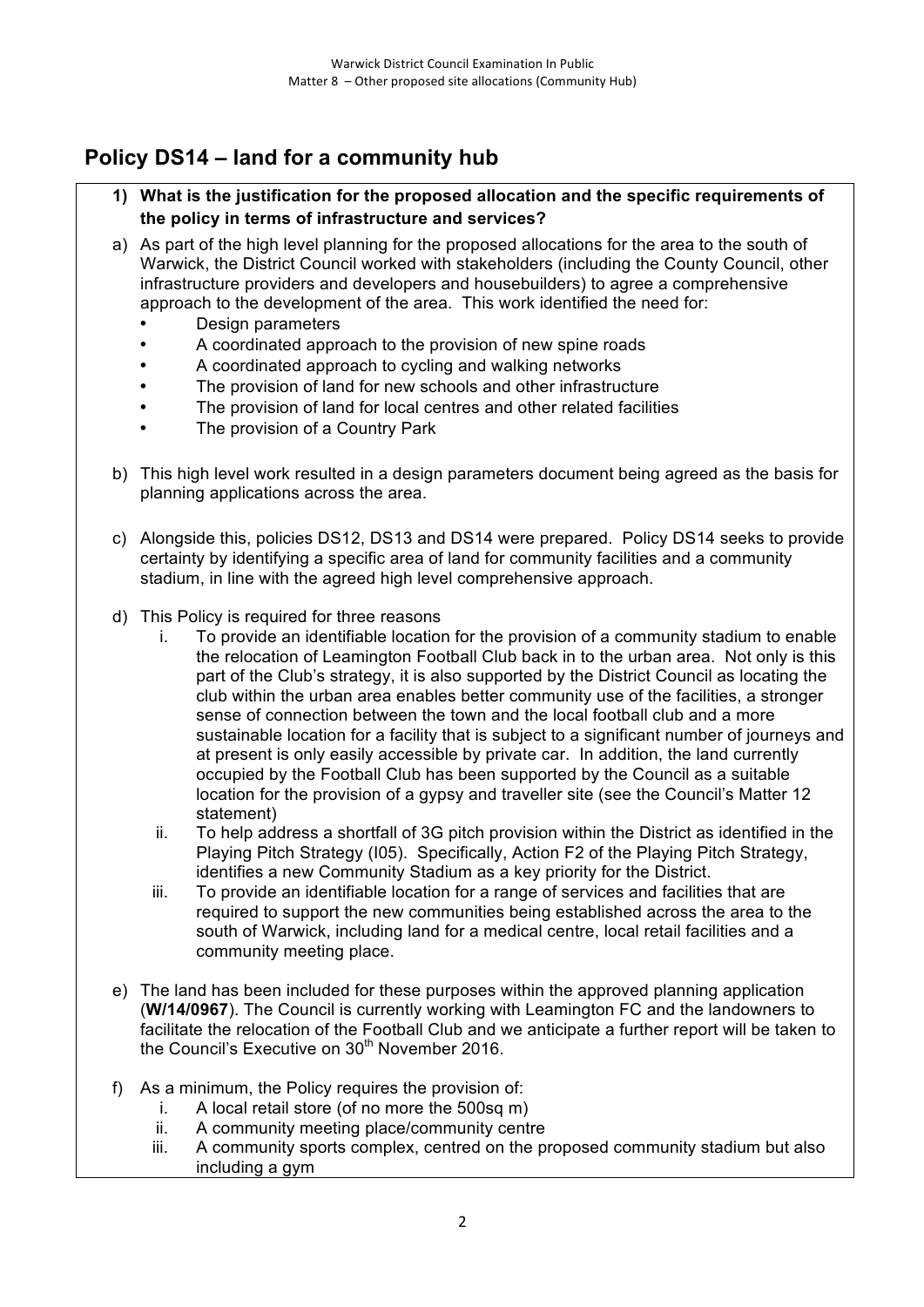### iv. A medical centre (if required by the CCG).

### **2) What is the basis for the limitations of the size of retail development i.e. 500sqm? Does there need to be a limit?**

- a) The area to the south of Warwick and Leamington already has access to a wide range of large supermarkets. The purpose of the local centre (including the retail store) is to meet local needs within the new development whilst maximising the land available for other uses that have an identified need within the District, notably housing, sports facilities, and essential social infrastructure.
- b) Further, as part of the Council's approach to supporting Town Centres, the policies set out in TC1, TC2, TC3, TC4 and TC5 seek to ensure function of Town Centres as the primary location for retail development is maintained. It is considered that the provision of a store over 500sq m could have an impact on the long term vitality of Warwick and Leamington Town Centres
- c) The convenience store proposed at the community hub has a specific floorspace limit of 'up to 500sq.m'. This reflects advice in the Warwick District Retail Study (update 2014) (R01) that indicated that retail stores with floorspace below 500sq.m are likely to be a purely local facility and will not draw trade from outside their immediate catchment and have an adverse impact on the role, function and vitality and viability of the District's main centres (see the Council's Matter 9 statement for further information).
- **3) How does the proposed allocation relate to proposed housing sites in terms of phasing, funding etc.?**
- a) At present the southern part of site H01 is owned by Warwickshire County Council. This area has outline planning permission for "Development of up to 425 residential dwellings (Use Class C3), medical centre, community hall, formal and informal green spaces, sports and recreation provision, structural landscaping, new roads, footpaths and cycle ways, site access and ancillary works" (application no. W/14/0967).
- b) The County Council is in negotiation to release this land for development in two parcels. One part would be for the provision of the majority of the 425 dwellings and the other for the provision of the Community Stadium and other facilities required in Policy DS14. The negotiations include discussions regarding the provision of access and the spine road to service both parts of the site.
- c) This approach (which is supported by the District Council) enables the housing development to take place independently from the proposals for the Community Hub, both in terms of phasing and funding. However, the outline planning approval includes a condition that the proposals for the Community Hub (and specifically the Community Stadium) must be implemented within 5 years. In the event that they are not, then the land will be made available for housing along with the provision of essential on-site infrastructure.

#### **4) Is the proposal realistically viable and deliverable? How will it be funded?**

a) The proposals are realistically viable and deliverable. The District Council, the County Council and Leamington FC have already undertaken extensive work regarding land values, costs and potential sources of funding. As a result, a report is expected to be considered by the Council's Executive on the  $30<sup>th</sup>$  November 2016 regarding proposals for the purchase,